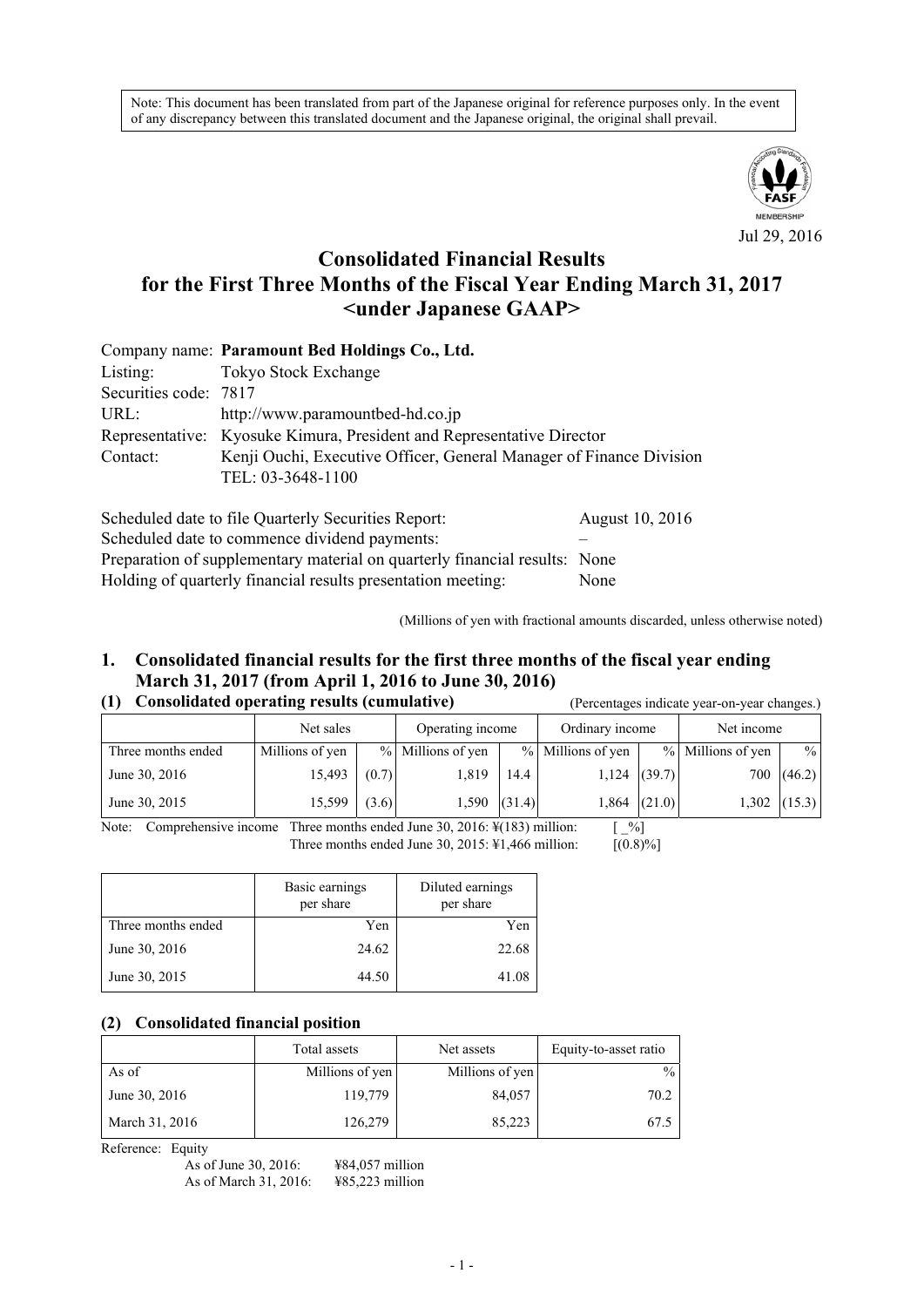## **2. Dividends**

|                                                    | Dividends per share      |                    |                   |                 |       |  |
|----------------------------------------------------|--------------------------|--------------------|-------------------|-----------------|-------|--|
|                                                    | First quarter-end        | Second quarter-end | Third quarter-end | Fiscal year-end | Total |  |
|                                                    | Yen                      | Yen                | Yen               | Yen             | Yen   |  |
| Fiscal year ended<br>March 31, 2016                | $\overline{\phantom{0}}$ | 35.00              | –                 | 35.00           | 70.00 |  |
| Fiscal year ending<br>March 31, 2017               | –                        |                    |                   |                 |       |  |
| Fiscal year ending<br>March 31, 2017<br>(Forecast) |                          | 40.00              |                   | 40.00           | 80.00 |  |

Note: Revisions to the dividends forecasts most recently announced: None

# **3. Consolidated earnings forecasts for the fiscal year ending March 31, 2017 (from April 1, 2016 to March 31, 2017)**

(Percentages indicate year-on-year changes.)

|                                         | Net sales          |               | Operating income   |               | Ordinary income    |               | Net income         |               | Basic earnings<br>per share |
|-----------------------------------------|--------------------|---------------|--------------------|---------------|--------------------|---------------|--------------------|---------------|-----------------------------|
|                                         | Millions of<br>yen | $\frac{0}{0}$ | Millions of<br>yen | $\frac{0}{0}$ | Millions of<br>yen | $\frac{0}{0}$ | Millions of<br>yen | $\frac{0}{0}$ | Yen                         |
| Six months ending<br>September 30, 2016 | 33,800             | 1.2           | 4,200              | 9.9           | 4,300              | 2.6           | 2,900              | 7.3           | 101.85                      |
| Fiscal year ending<br>March 31, 2017    | 77,000             | 3.9           | 10,700             | 10.8          | 11,000             | 11.9          | 7,500              | 17.4          | 263.40                      |

Note: Revisions to the earnings forecasts most recently announced: None